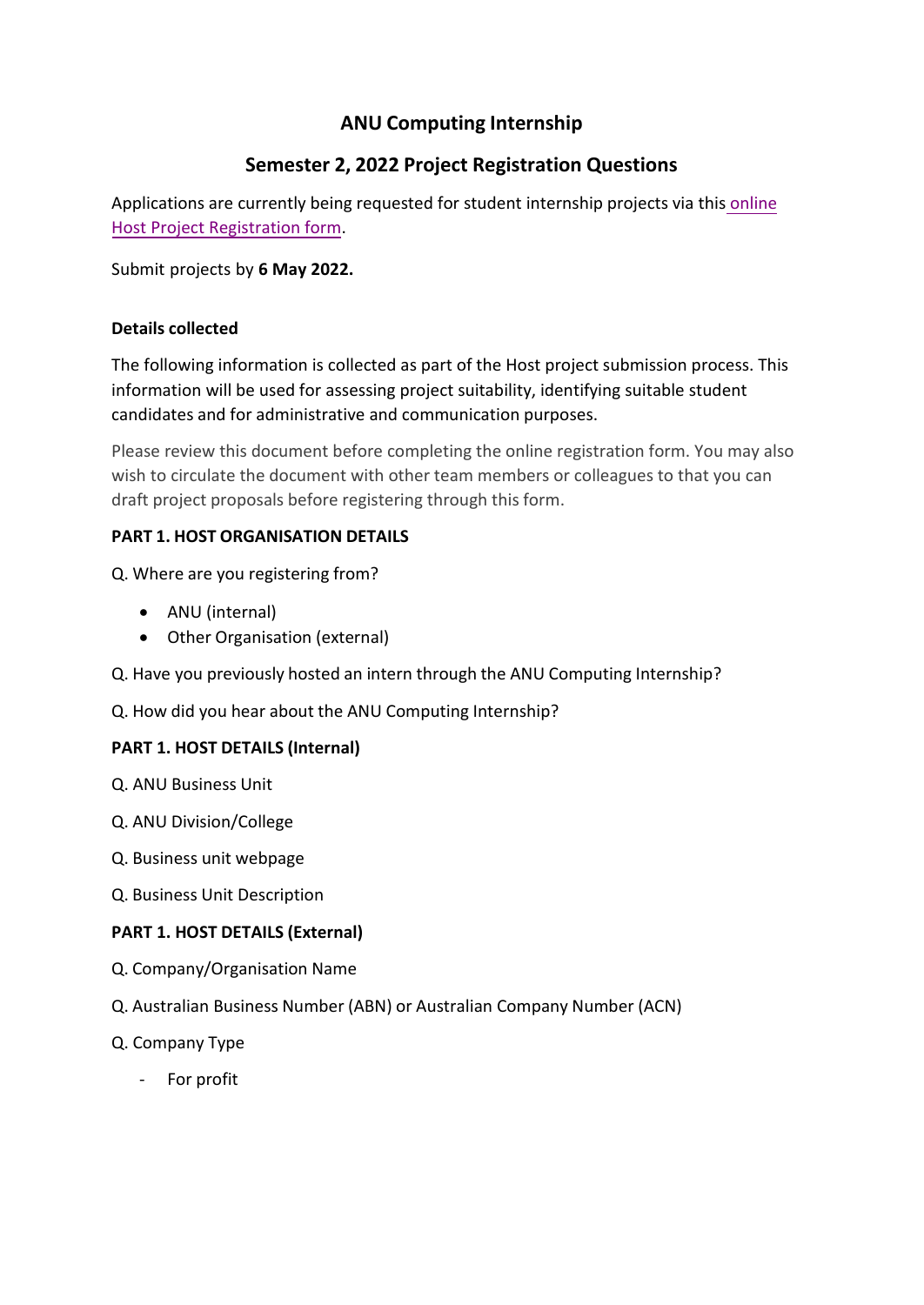- For purpose (Not-for-profit, Non-Government Organisation, Community Association, Industry Association)
- Federal Government
- State Government
- Q. Number of Employees
- Q. Company/Organisation website
- Q. Office Address
- Q. Company/Organisation Description

**PART 2. HOST PRIMARY Contact Details (The Primary Host Contact is an individual who should be contacted in regards to all administrative matters related to the ANU Computing Internship)**

- Q. Name
- Q. Position Title
- Q. Contact email address
- Q. Contact Phone number

### **PART 3. PROJECT DETAILS (Required for each separate project. Note: One project per intern)**

- Q. Number of projects you would like to register (up to 6)
- Q. Project Title
- Q. Project description

Q. Required/preferred technical skills or experience in software languages, environments, platforms.

Q. Required/desired professional/other skills or experience

Q. Project delivery mode

- Traditional in-person internship
- Remote (intern engages on project in a remote capacity)
- Either in-person or remote

Q. Due to the current environment with COVID-19 and limitations on student travel the Program will allow ANU students located in Canberra, other Australian cities and overseas to undertake placements remotely.

To assist student placement allocation, would you consider hosting a remote placement for students located outside of Canberra?

- Yes, we are happy to host a student in any location
- Yes, but only students located in Australia
- No, student must be located in Canberra